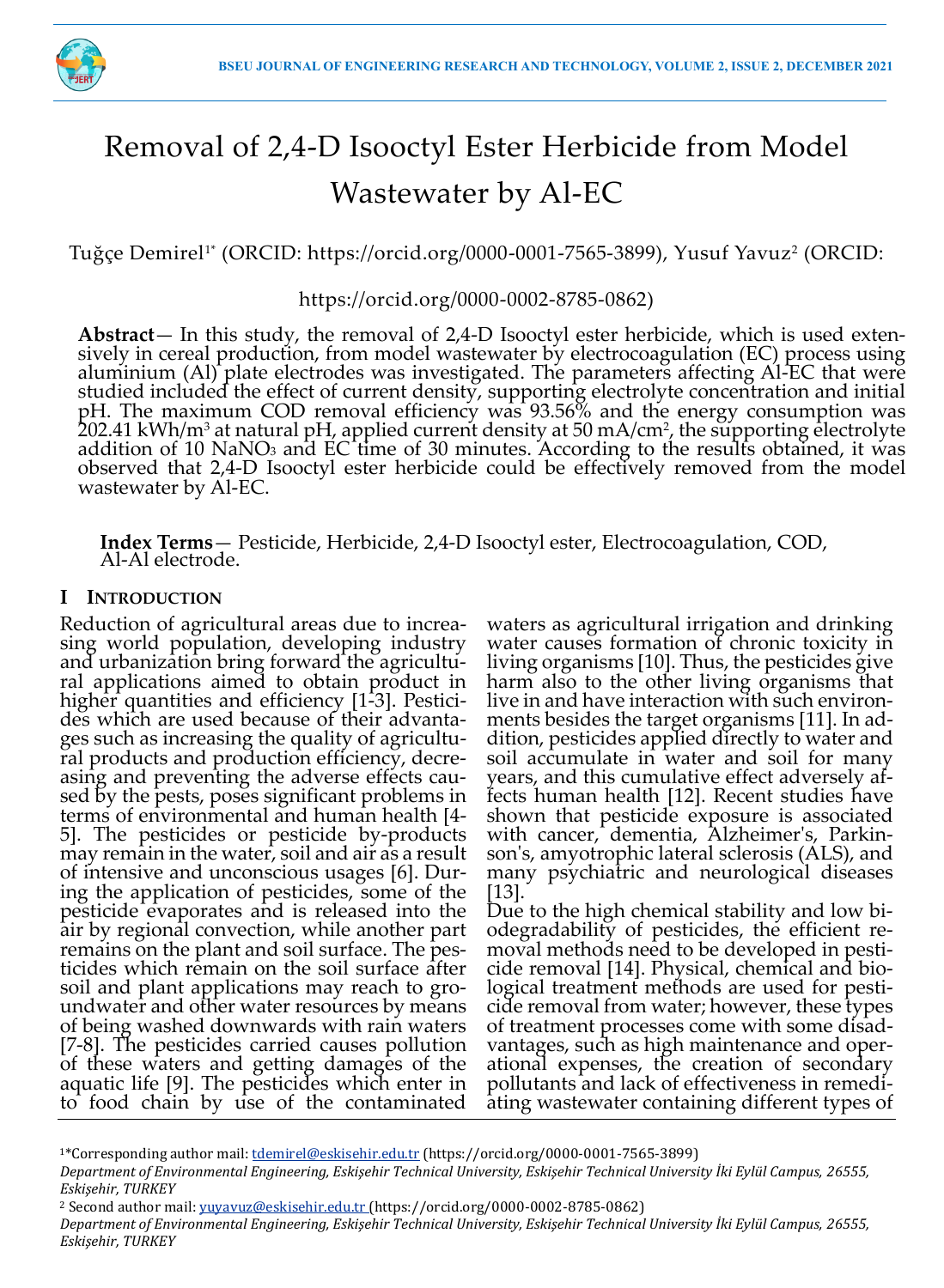pesticides [15-17]. As a result, electrochemical methods are preferable in the treatment of water and wastewater containing pesticides due to their high removal efficiency, simplicity, the low sample volumes required, the low cost of equipments and the short analysis time [18- 19].

In this study, the removal of 2,4-D isooctyl ester herbicide, which is mostly used in cereal production and can be found in groundwater resources, from model wastewater by Al-EC was investigated.

## **II MATERIALS AND METHODS**

#### **A Chemicals and reagents**

The herbicide used in the study was 2,4-D Isooctyl ester, which was procured from Hektaş in Turkey. Properties of 2,4-D Isooctyl ester herbicide were given in Table 1. The herbicide solutions used in the present study were obtained through a suitable dilution of a  $1 \text{ g/L}$ stock solution. All solutions were prepared in distilled water. Sodium nitrate (100%), sodium hydroxide (97%) and hydrochloric acid (37%) were purchased from Merck (Darmstadt, Germany)

TABLE 1

Properties of 2,4-D Isooctyl Ester



## **B Electrocoagulation experiments**

Electrocoagulation studies were performed in a sample volume of 400 mL, at a stirring speed of 200 rpm, using Al-Al electrodes. Characteristic of model wastewater including 2,4-D Isooctyl ester were given in Table 2.

#### TABLE 2

Characteristic of model wastewater including 2,4-D Isooctyl ester

| Initial $C_0$ | $500 \text{ mg/L}$  |
|---------------|---------------------|
| Initial COD   | $2088 \text{ mg/L}$ |
| $pH_{t=0}$    | 6±%5                |

EC studies were carried out in a batch reactor. EC experimental setup consisting of DC power supply (Statron, Type 3262), multimeter (Fluke, 26-III), pH meter (Thermo Scientific, Orion STAR A215) and magnetic stirrer (Heidolph, MR3001) is shown in Figure 1.



Figure 1. EC experimental setup

The initial pH of the solution was adjusted by using 0,1 M NaOH or 0,1 M HCl.

At the beginning of the study (t=0) and at certain intervals throughout the studies, samples were taken from the reactor and Chemical Oxygen Demand (COD) analysis was performed on these samples. The COD analyzes were carried out according to the Turkish Standard-TS 2789 Water Quality-Determination of Chemical Oxygen Demand. The COD removal was used to evaluate EC efficiency. It was calculated according to the following Equation (1);

Removal efficiency (%) = 
$$
\frac{(\text{COD}_0\text{-COD}_t)}{\text{COD}_0} \times 100
$$
 (1)

where, COD<sub>0</sub> is initial COD of herbicide solution (mg/L), COD $_t$  is COD concentration at time t (mg/L).

The energy consumptions in EC process were calculated using Equation. (2);

Energy consumption kWh/m<sup>3</sup> = 
$$
\frac{V \times I \times t}{v}
$$
 (2)

where, V is voltage (volt), I is current (ampere), t is EC time (h) and *v* is volume of the  $\frac{1}{2}$  treated wastewater (m<sup>3</sup>) [20].

#### **III RESULTS AND DISCUSSION**

The parameters affecting Al-EC were evaluated in a batch system. The parameters affecting Al-EC that were studied included the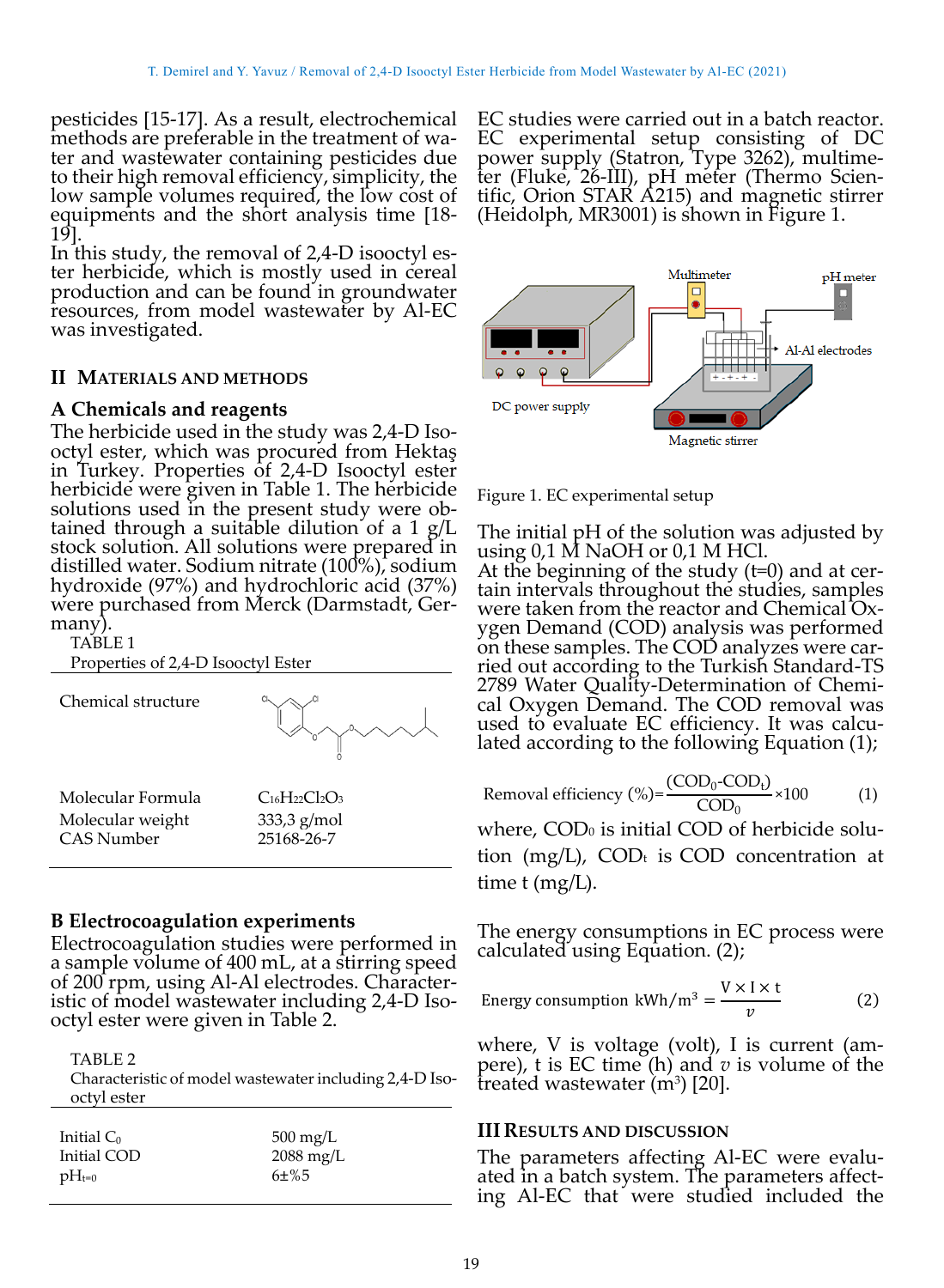effect of current density, supporting electrolyte concentration and initial pH.

## **A Effect of current density**

The Al-EC processes, current density is the most important parameter for controlling the reaction rate within the EC reactor. It is known that the current density determines the coagulant production rate and bubble production, thus affecting the aggregation of the flocs [21]. The effect of current density on system efficiency in electrocoagulation studies performed with Al-Al electrodes was investigated with the addition of 10 mM  $NaNO<sub>3</sub>$  supporting electrolyte at 20, 30, 40 and 50 mA/cm<sup>2</sup> current densities. The effect of current density on system efficiency was given in Figure 2 and Figure 3.



Figure 2. Effect of current density on COD removal (C<sub>0</sub>=500 mg/L 2,4-D Isooctyl ester, 10 mM NaNO<sub>3</sub>, natural pH)



Figure 3. Effect of current density on energy consumption (C $0$ =500 mg/L 2,4-D Isooctyl ester, 10 mM NaNO<sub>3</sub>, natural pH)

In the studies carried out at 20, 30, 40 and 50 mA/cm<sup>2</sup> current densities, the COD removal was 84.83%, 88.51%, 89.89% and 93.56% and the energy consumption at these current densities was found to be 49.76, 95.04, 148.82 and 202.41 kWh/m<sup>3</sup>, respectively.

Sankar and Sivasubramanian reported similar results for the removal of malathion pesticide from synthetic wastewater by EC, the malathion removal increased with the increase in the voltage applied to the electrode [22].

# **B Effect of supporting electrolyte concentration**

The supporting electrolyte concentration rise the conductivity of the EC solution by enhancing electron transfer in anode dissolution. Accordingly, a larger current can pass through the electrolyte at a smaller voltage, reducing the energy consumption of the EC. The reduction in energy consumption makes the EC process more economical [23].

The effect of supporting electrolyte concentration on system efficiency was investigated by adding 10 mM, 15 mM and 20 mM NaNO<sub>3</sub> at 50 mA/cm<sup>2</sup> . The effect of supporting electrolyte concentration on system efficiency was given in Figure 4 and Figure 5.



Figure 4. Effect supporting electrolyte concentration on COD removal ( $Co=500$  mg/L 2,4-D Isooctyl ester, i=50 mA/cm<sup>2</sup> , natural pH)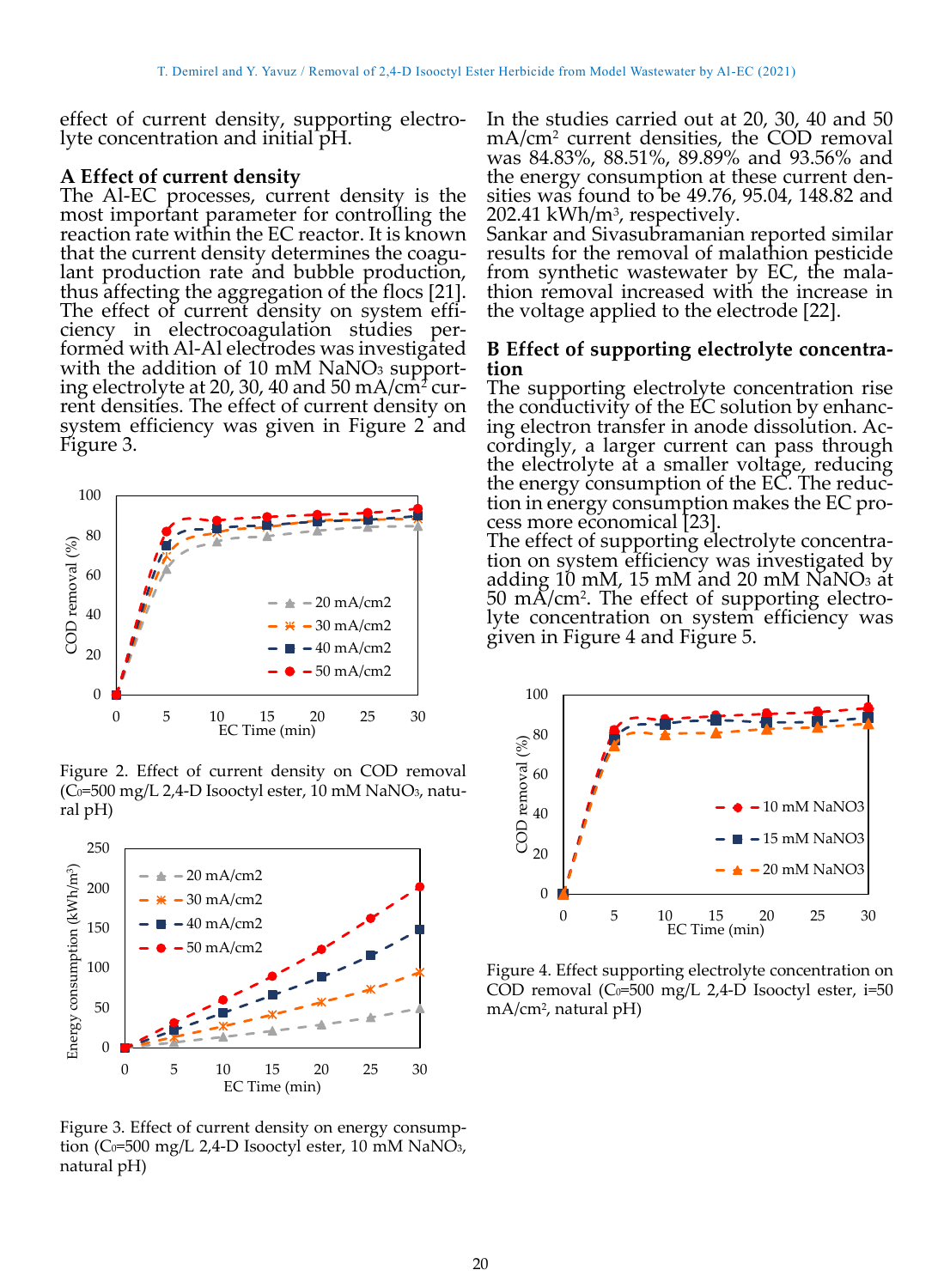

Figure 5. Effect of supporting electrolyte concentration on energy consumption  $(C_0=500 \text{ mg/L } 2.4$ -D Isooctyl ester, i=50 mA/cm<sup>2</sup> , natural pH)

In studies performed at 50 mA/cm<sup>2</sup> with the addition of 10 mM, 15 mM and 20 NaNO<sub>3</sub> supporting electrolytes, the COD removal was found to be 93.56%, 88.74% and 85.75% and energy consumption was found to be 202.41,  $166.46$  and  $130.24$  kWh/m<sup>3</sup>, respectively.

Abdel-Gawad et al. reported that raising the conductivity of the solution has not a considerable effect on the pesticide removal efficieny but it decreases the energy consumption [24].

#### **C Effect of initial pH**

The effect of initial pH on Al-EC is reflected by the current efficiency as well as the solubility of metal hydroxides. The efficiency of the treatment depends on the nature of the pollutants where the best removal of the pollutants is close to pH 7. The energy consumption is higher at neutral pH due to the variation of the conductivity. However, the effect of pH is not significant when the conductivity of wastewater is high [25].

The effect of initial pH on system efficiency was investigated at pH 3, natural pH (6±%5) and  $pH$  9 with the addition of 10 mM NaNO<sub>3</sub> supporting electrolyte at 50 mA/cm<sup>2</sup> . The effect of initial pH on system efficiency was given in Figure 6 and Figure 7.



Figure 6. Effect of initial pH on COD removal  $(C_0=500)$ mg/L 2,4-D Isooctyl ester, i=50 mA/cm<sup>2</sup> , 10 mM NaNO3)



Figure 7. Effect of initial pH on energy consumption (C0=500 mg/L 2,4-D Isooctyl ester, i=50 mA/cm², 10 mM NaNO3)

The effect of the initial pH on the system efficiency, in the studies performed at  $50 \text{ mA/cm}^2$ with the addition of 10 mM NaNO<sub>3</sub>, the COD was found to be 91.03%, 93.56% and 91.72% and the energy consumption was found to be 249.07, 202.41 and 216.31 kWh/m<sup>3</sup>, respectively.

In parallel with these presented findings Behloul et al. reported the removal of the pesticide malathion from aqueous solution in batch mode using the EC process. The malathion pesticide removal initial pH increased from 4 to 6, the removal efficiency of malathion increased from 80% to 92%. The maximum removal malathion was observed at neutral pH 6-7.5. This result agreed with the previous studies on EC using aluminum electrodes [26].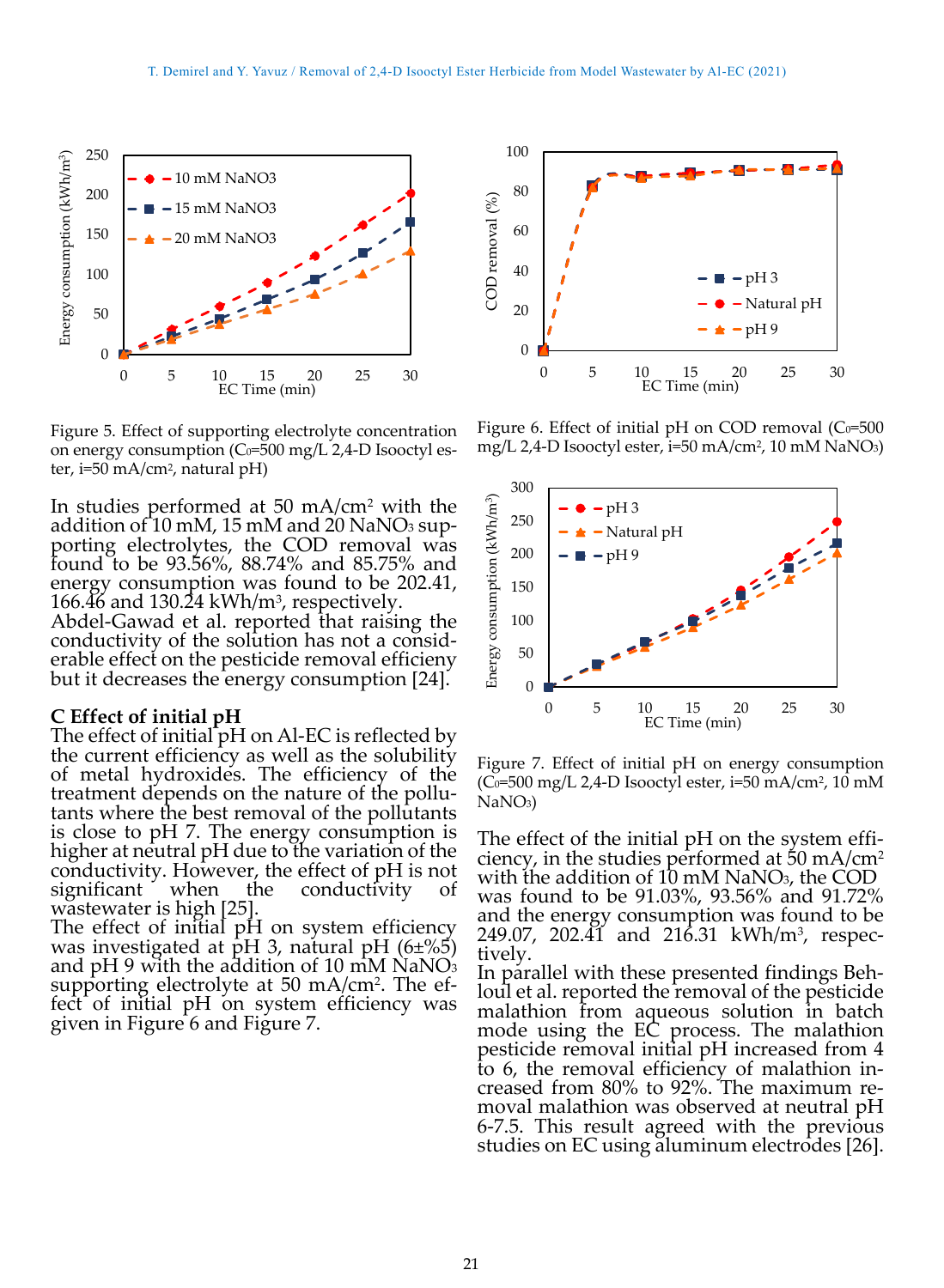# **IV CONCLUSION**

In this study, the Al-EC process was evaluated for the removal of 2,4-D Isooctyl ester herbicide from model wastewater. In considering the effect of current density on system efficiency, it was observed that the COD removal increased with increasing current density. In addition, parallel to the increase in applied voltage, an increase in energy consumption was observed. It has been observed that initial pH and supporting electrolyte concentration did not have a significant effect on system efficiency. The results indicated that Al-EC process is very effective and efficient process for the removal of 2,4-D Isooctyl ester herbicide from model wastewater.

## **ACKNOWLEDGMENT**

This study was supported by Eskişehir Technical University Scientific Research Projects Commission. Project No: 1704F104.

# **REFERENCES**

- [1] C. Yadav and N. L. Devi, "Pesticides classification and its impact on human and environment". *Environmental Science and Engineering*, vol. 6, pp. 140-158, 2015.
- [2] L. Rania, K. Thapaa, N. Kanojia, N. Sharma, S. Singh, A. S. Grewal, A. L. Srivastav and J. Kaushalb, "An extensive review on the consequences of chemical pesticides on human health and environment". *Journal of Cleaner Production*, vol. 283, 124657, 2021.
- [3] K. S. Rajmohan, R. Chandrasekaran and S. Varjani, "A review on occurrence of pesticides in environment and current technologies for their remediation and management". *Indian Journal of Microbiology*, vol. 60, pp. 125–138, 2020.
- [4] N. Yigit and Y. S. Velioğlu, "Effects of processing and storage on pesticide residues in foods". *Critical Reviews in Food Science and Nutrition*, vol. 60, 2020.
- [5] M. Ponnuchamy, A. Kapoor, P. S. Kumar, D. N. Vo, A. Balakrishnan, M. M. Jacob and P. Sivaraman, "Sustainable adsorbents for the removal of pesticides from water: a review". *Environmental Chemistry Letters*, vol. 19, pp. 2425-2463, 2021.
- [6] F. C. Christopher, P. S. Kumara, F. J. Christopher, G. J. Joshiba and P. Madhesh, "Recent advancements in rapid analysis of pesticides using nano biosensors: a present and future perspective". *Journal of Cleaner Production,* vol. 269, 122356, 2020.
- [7] M. A. Rodrigo, N. Oturan and M. A. Oturan, "Electrochemically assisted

remediation of pesticides in soils and water: a review". *Chemical reviews*, vol. 114, pp. 8720-8745, 2014.

- [8] M. Tankiewicz, J. Fenik and M. Biziuk, "Determination of organophosphorus and organonitrogen pesticides in water samples". *Trends in Analytical Chemistry*, vol. 29, pp. 1050-1063, 2010.
- [9] A. Malik and G. Kumar, "An overview of chemical pesticides and its impact on environment and human health". *International Journal of Modern Agriculture*, vol. 10, pp. 2045-2052, 2021.
- [10] T. Ahmad, M. Rafatullah, A. Ghazali, O. Sulaiman, R. Hashim and A. Ahmad, "Removal of pesticides from water and wastewater by different adsorbents: a review". *Journal of Environmental Science and Health, Part C*, vol. 28, pp. 231-271, 2010.
- [11] S. H. Khana and B. Pathak, "Zinc oxide based photocatalytic degradation of persistent pesticides: a comprehensive review". *Environmental Nanotechnology, Monitoring & Management*, vol. 13, 100290, 2020.
- [12] L. Fang, X. Liao, B. Jia, L. Shi, L. Kang, L. Zhou, and W. Kong, "Recent progress in immunosensors for pesticides". *Biosensors and Bioelectronics*, vol. 164, 112255, 2020.
- [13] U. Asghar, M. F. Malik and A. Javed, "Pesticide exposure and human health: a review". *Journal of Ecosystem & Ecography*, vol. 5, 2016.
- [14] I. Oller, W. Gernjak, M. I. Maldonado, L. A. Pérez-Estrada, J. A. Sánchez-Pérez and S. Malato, "Solar photocatalytic degradation of some hazardous water-soluble pesticides at pilot-plant scale". *Journal of Hazardous Materials*, vol. 138, pp. 507-517, 2006.
- [15] M. Rani, U. Shanker and V. Jassal, "Recent strategies for removal and degradation of persistent & toxic organochlorine pesticides using nanoparticles: a review". *Journal of Environmental Management,* vol. 190, pp. 208-222, 2017.
- [16] I. A. Saleh, N. Zouari and M. A. Al-Ghouti," Removal of pesticides from water and wastewater: chemical, physical and biological treatment approaches". *Environmental Technology & Innovation*, vol. 19, 101026, 2020.
- [17] A. S. Jatoi, Z. Hashmi, R. Adriyani, A. Yuniarto S. A. Mazari, F. Akhter and N. M. Mubarak, "Recent trends and future challenges of pesticide removal techniques–a comprehensive review". *Journal of Environmental Chemical Engineering,* vol. 9, 105571, 2021.